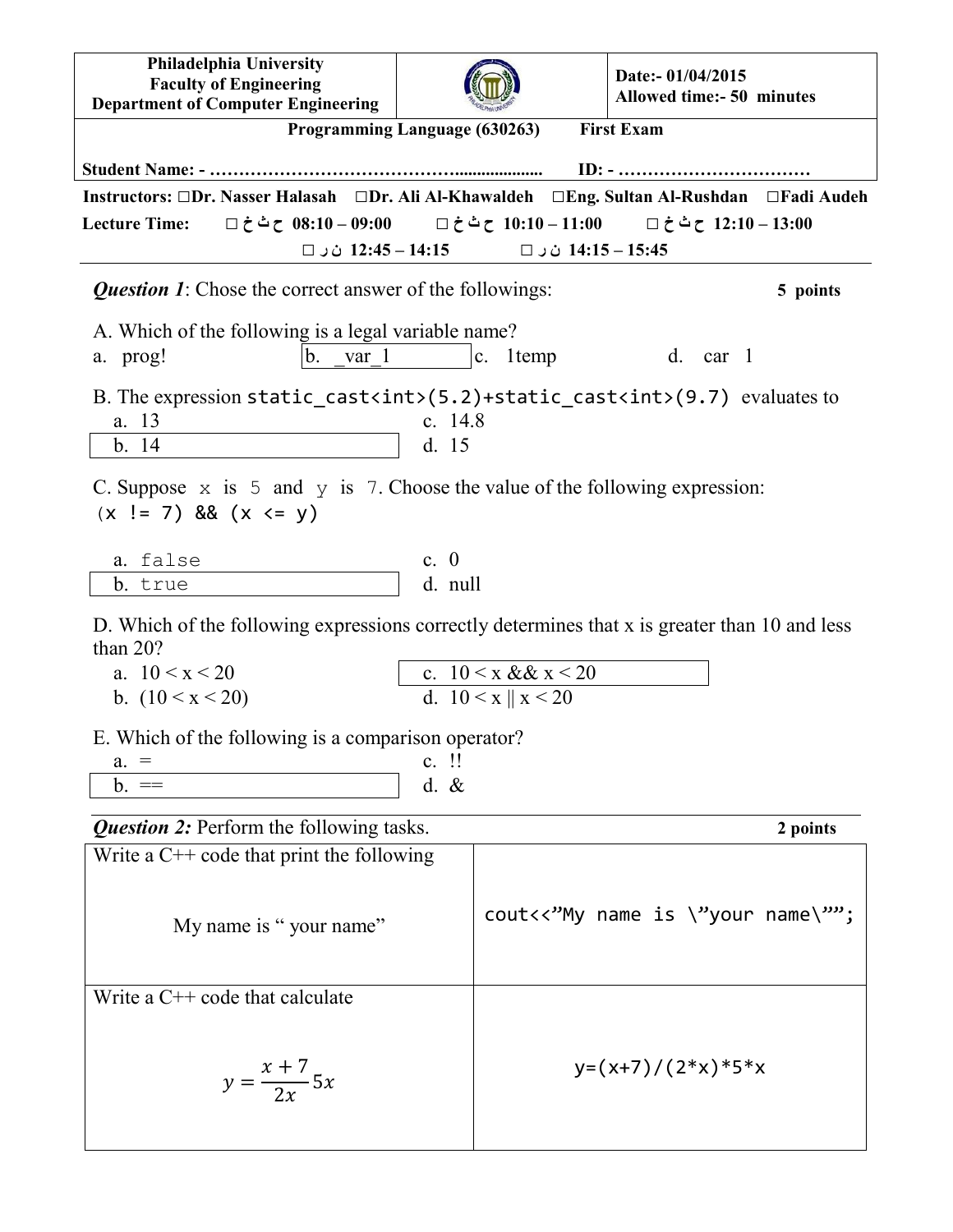| Code                                                                                                                           | correction                          |  |  |  |
|--------------------------------------------------------------------------------------------------------------------------------|-------------------------------------|--|--|--|
| int main()<br>$\{$                                                                                                             | double $D, C$ ;<br>$C = PI * D;$    |  |  |  |
| double PI;                                                                                                                     |                                     |  |  |  |
| $PI = 3.14;$                                                                                                                   |                                     |  |  |  |
| $C = PI * D;$                                                                                                                  |                                     |  |  |  |
| double D;                                                                                                                      |                                     |  |  |  |
| cout<<"C= "< <c<<endl;< td=""><td></td></c<<endl;<>                                                                            |                                     |  |  |  |
| return 0;                                                                                                                      |                                     |  |  |  |
|                                                                                                                                |                                     |  |  |  |
| int main()                                                                                                                     |                                     |  |  |  |
| ₹                                                                                                                              |                                     |  |  |  |
| int a;                                                                                                                         |                                     |  |  |  |
| cout<<"Enter a number "< <endl;< td=""><td colspan="4" rowspan="2"><math>\text{cin} \rightarrow \text{a}</math>;</td></endl;<> | $\text{cin} \rightarrow \text{a}$ ; |  |  |  |
| cin>>a                                                                                                                         |                                     |  |  |  |
| if(a>0)                                                                                                                        |                                     |  |  |  |
| cout<<"The Number is Positive"< <endl;< td=""><td></td></endl;<>                                                               |                                     |  |  |  |
| else                                                                                                                           |                                     |  |  |  |
| if(ac@)                                                                                                                        |                                     |  |  |  |
| cout<<"The Number is Negative"< <endl;< td=""><td></td></endl;<>                                                               |                                     |  |  |  |
| else if $(a=0)$                                                                                                                | $if(a == 0)$<br>it<br>delete<br>or  |  |  |  |
| cout<<"The Number is Zero"< <endl;< td=""><td></td></endl;<>                                                                   |                                     |  |  |  |
| return 0;                                                                                                                      |                                     |  |  |  |
| void main()                                                                                                                    |                                     |  |  |  |
|                                                                                                                                | $int$ main()                        |  |  |  |
| cout<<"The result of\"5*6\="<<5*6<<"\n";                                                                                       |                                     |  |  |  |
| return 0;                                                                                                                      | cout<<"The result                   |  |  |  |
| }                                                                                                                              | of\"5*6=\"<<5*6<<"\n";              |  |  |  |
|                                                                                                                                |                                     |  |  |  |

|  |  | <b>Question 3:</b> Find the error(s) (logical or syntax) in the following codes and correct it. 3 points |  |  |
|--|--|----------------------------------------------------------------------------------------------------------|--|--|
|  |  |                                                                                                          |  |  |

| <b>Question 4:</b> What is the output of the following codes.                                                                                                                       | 5 points                |
|-------------------------------------------------------------------------------------------------------------------------------------------------------------------------------------|-------------------------|
| Code                                                                                                                                                                                | Output                  |
| int $x=5, y=6;$<br>cout<<++x-y--< <endl;<br>cout <math>\langle \langle y_2, x_3 \rangle \rangle = \langle \langle xy_1, x_2, x_3 \rangle \rangle</math></endl;<br>                  | $\theta$<br>$y=5$ $x=6$ |
| int $a=13, b=5;$<br>double $c=0.5$ ;<br>cout < <a static_cast<double="">(b)+2*c&lt;&lt;<br/>end1;<br/>cout <math>\langle</math> 14 % 3 + 6.3 + b / a <math>\langle</math> endl;</a> | 3.6<br>8.3              |
| int $x=11$ ;<br>if(x%5)<br>$y=10;$<br>else<br>$if(x == 4)$<br>$y=20;$<br>else<br>$y = 15;$<br>cout< <y<<endl;< td=""><td>10</td></y<<endl;<>                                        | 10                      |